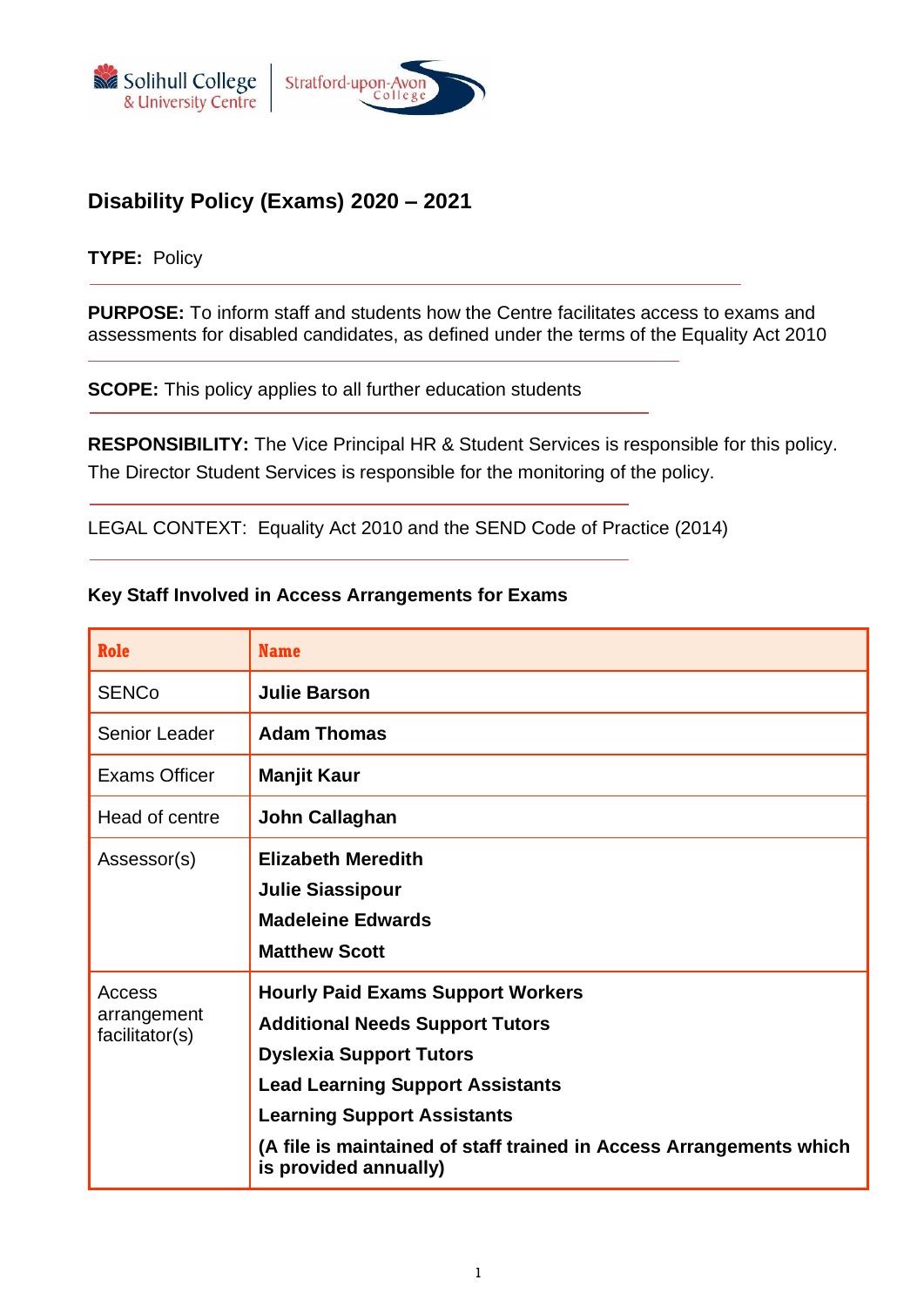# **Contents**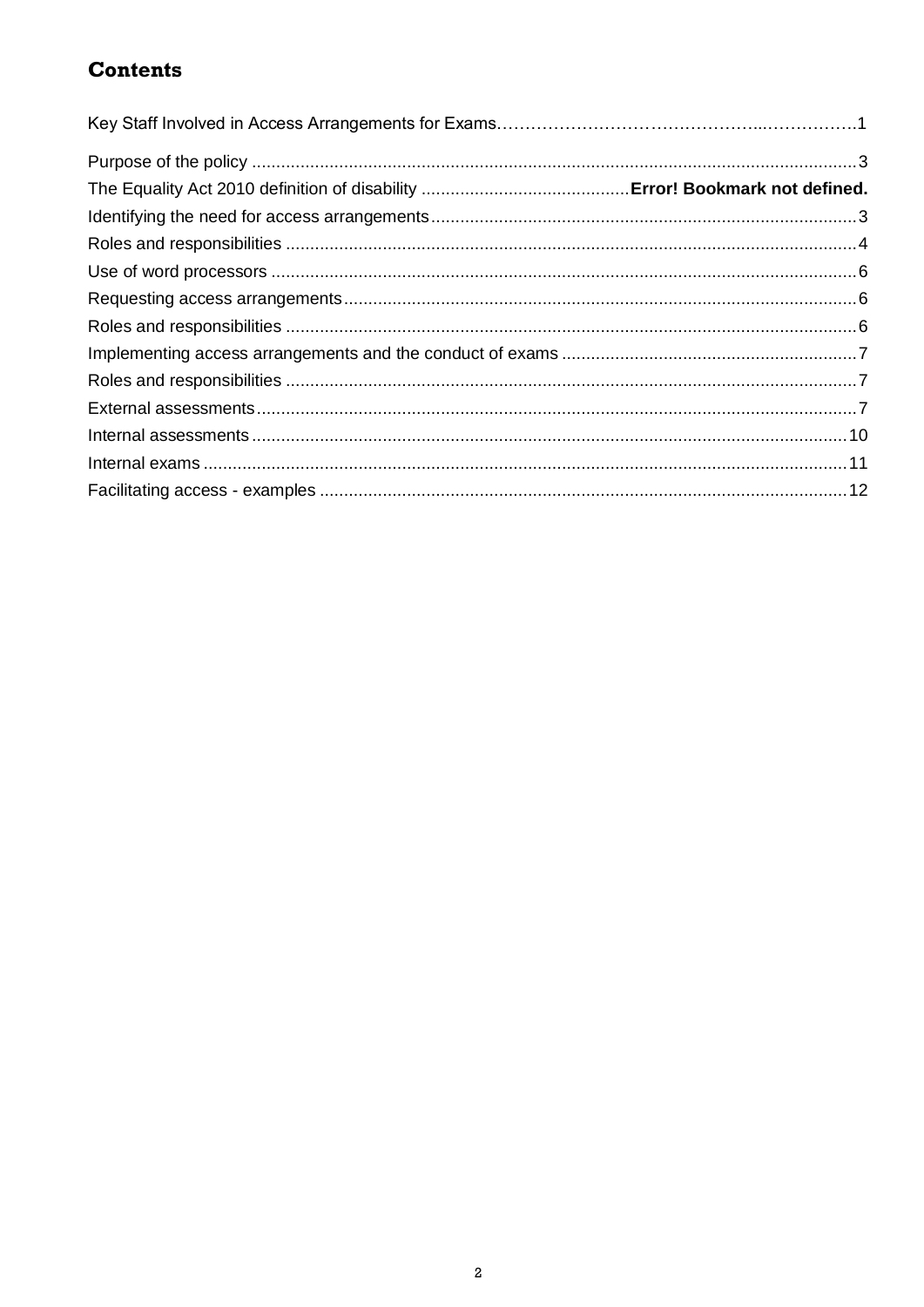## <span id="page-2-0"></span>**Purpose of the policy**

This document is provided as an exams specific supplement to the centre wide disability/accessibility policy/plan which details how the centre will:

*"recognise its duties towards disabled candidates as defined under the terms of the Equality Act 2010†. This must include a duty to explore and provide access to suitable courses, submit applications for reasonable adjustments and make reasonable adjustments to the service the centre provides to disabled candidates…*

*†or any legislation in a relevant jurisdiction other than England and Wales which has an equivalent purpose and effect"*

[Section 5.4 of the current JCQ publication *[General regulations for approved centres](http://www.jcq.org.uk/exams-office/general-regulations) 2020-2021*]

This policy details how the Centre facilitates access to exams and assessments for disabled candidates, as defined under the terms of the Equality Act 2010, by outlining staff roles and responsibilities in relation to

- $\blacktriangleright$  identifying the need for appropriate arrangements, reasonable adjustments and/or adaptations (referred to in this policy as 'access arrangements')
- $\blacktriangleright$  requesting access arrangements
- $\triangleright$  implementing access arrangements and the conduct of exams
- ▶ good practice in relation to the Equality Act 2010

### <span id="page-2-1"></span>**The Equality Act 2010 Definition of Disability**

Section 6 of the Equality Act 2010 defines disability as a

'physical or mental impairment which has a substantial and long term adverse effect on someone's ability to carry out normal day to day activities'.

The Equality Act 2010 definition of disability is usually considered cumulatively in terms of:

- identifying a physical or mental impairment;
- looking into adverse effects and assessing which are substantial;
- considering if substantial adverse effects are long term;
- judging the impact of long term adverse effects on normal day to day activities.

Statutory guidance on the Equality Act 2010 definition of disability has been produced by the Office for Disability Issues (within the Department for Work and Pensions)

The clear starting point in the statutory guidance is that disability means 'limitations going beyond the normal differences in ability which may exist among people'.

'Substantial' means 'more than minor or trivial'.

'Long term' means the impairment has existed for at least 12 months, or is likely to do so.

'Normal day to day activities' - study and education related activities are included in the meaning of 'day to day' activities.)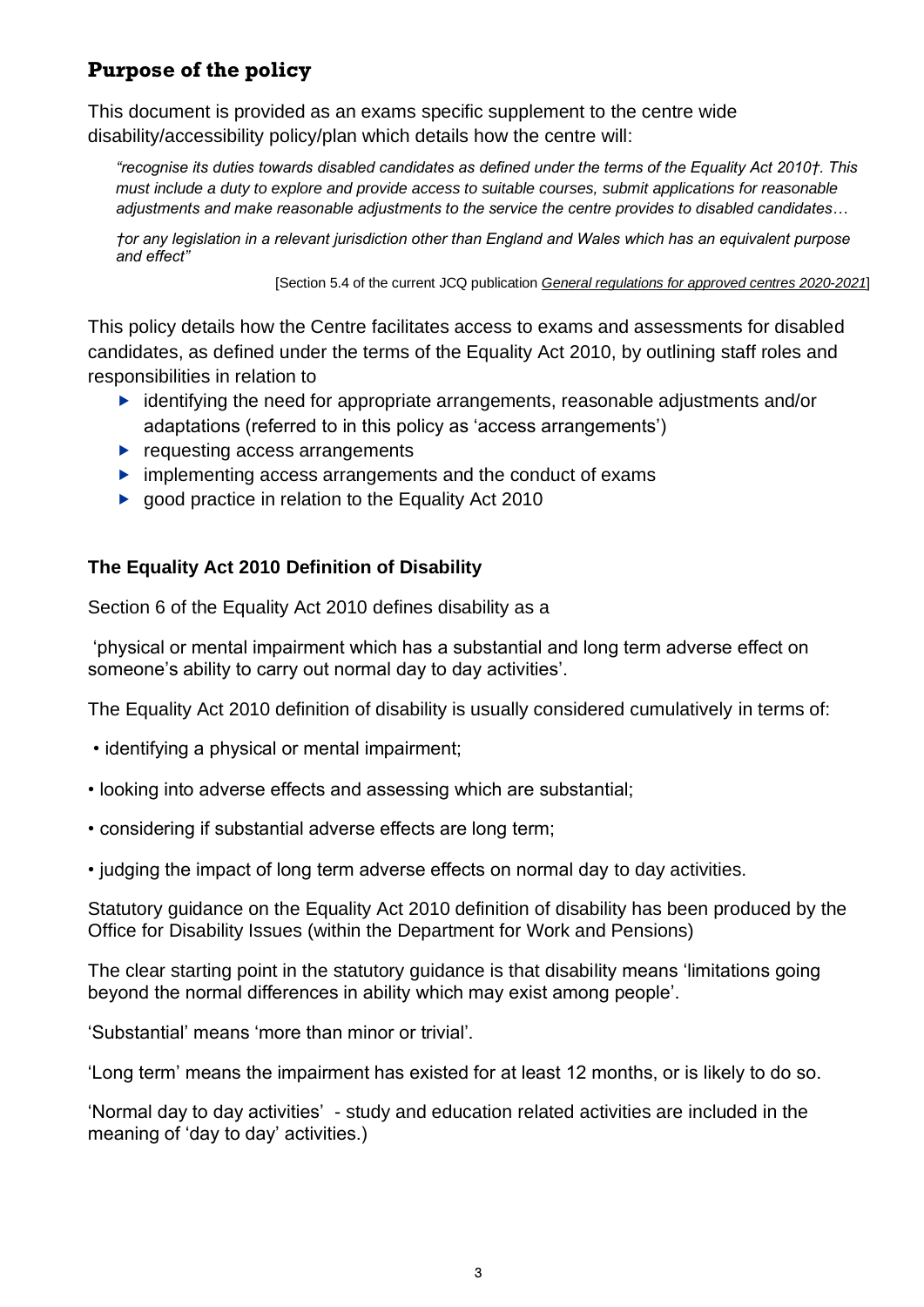#### **Definition of special educational needs**

A candidate has "special educational needs" as defined in the SEND code of practice: 0 to 25 years if they have a learning difficulty or disability which calls for special educational provision to be made for them.

### **Identifying the Need for Access Arrangements for Exams**

Roles and responsibilities

#### **Head of centre**

<span id="page-3-0"></span> $\blacktriangleright$  Is familiar with the entire contents, refers to and directs relevant centre staff to the annually updated JCQ publications including [GR](http://www.jcq.org.uk/exams-office/general-regulations) and [AA](http://www.jcq.org.uk/exams-office/access-arrangements-and-special-consideration/regulations-and-guidance)

#### **Senior leaders**

 Are familiar with the entire contents of the annually updated JCQ publications including [GR](http://www.jcq.org.uk/exams-office/general-regulations) and [AA](http://www.jcq.org.uk/exams-office/access-arrangements-and-special-consideration/regulations-and-guidance)

#### **SENCo**

▶ Has full knowledge and understanding of the contents, refers to and directs relevant centre staff to the annually updated JCQ publication [AA](http://www.jcq.org.uk/exams-office/access-arrangements-and-special-consideration/regulations-and-guidance)

### **Additional Needs Support Tutor/Dyslexia Support Tutor**

- Informs the SENCo of any support for exams that might be needed by a candidate
- ▶ Provides relevant details of the candidate to support the SENCo in *painting a holistic picture of need* confirming *normal way of working (NWOW)* for a candidate

### **Specialised Assessors**

(An appropriately qualified access arrangements assessor/psychologist/specialist assessor)

### **Assessor of candidates with learning difficulties**

(An assessor of candidates with learning difficulties will be an appropriately qualified access arrangements assessor/psychologist/specialist assessor)

- ▶ Has detailed understanding of the JCQ publication [AA](http://www.jcq.org.uk/exams-office/access-arrangements-and-special-consideration/regulations-and-guidance) Ensures an appropriately qualified assessor(s) is appointed, evidence of the assessor's qualification(s) is obtained before he/she assesses candidates and that evidence of the qualification(s) of the person(s) appointed is held on file
- Ensures the assessment process is administered in accordance with the regulations and that the correct procedures are followed as per Chapter 7 of [AA](http://www.jcq.org.uk/exams-office/access-arrangements-and-special-consideration/regulations-and-guidance)
- ▶ Ensures a policy demonstrating the centre's compliance with relevant legislation is in place
- ▶ Support the SENCo in determining the need for and implementing access arrangements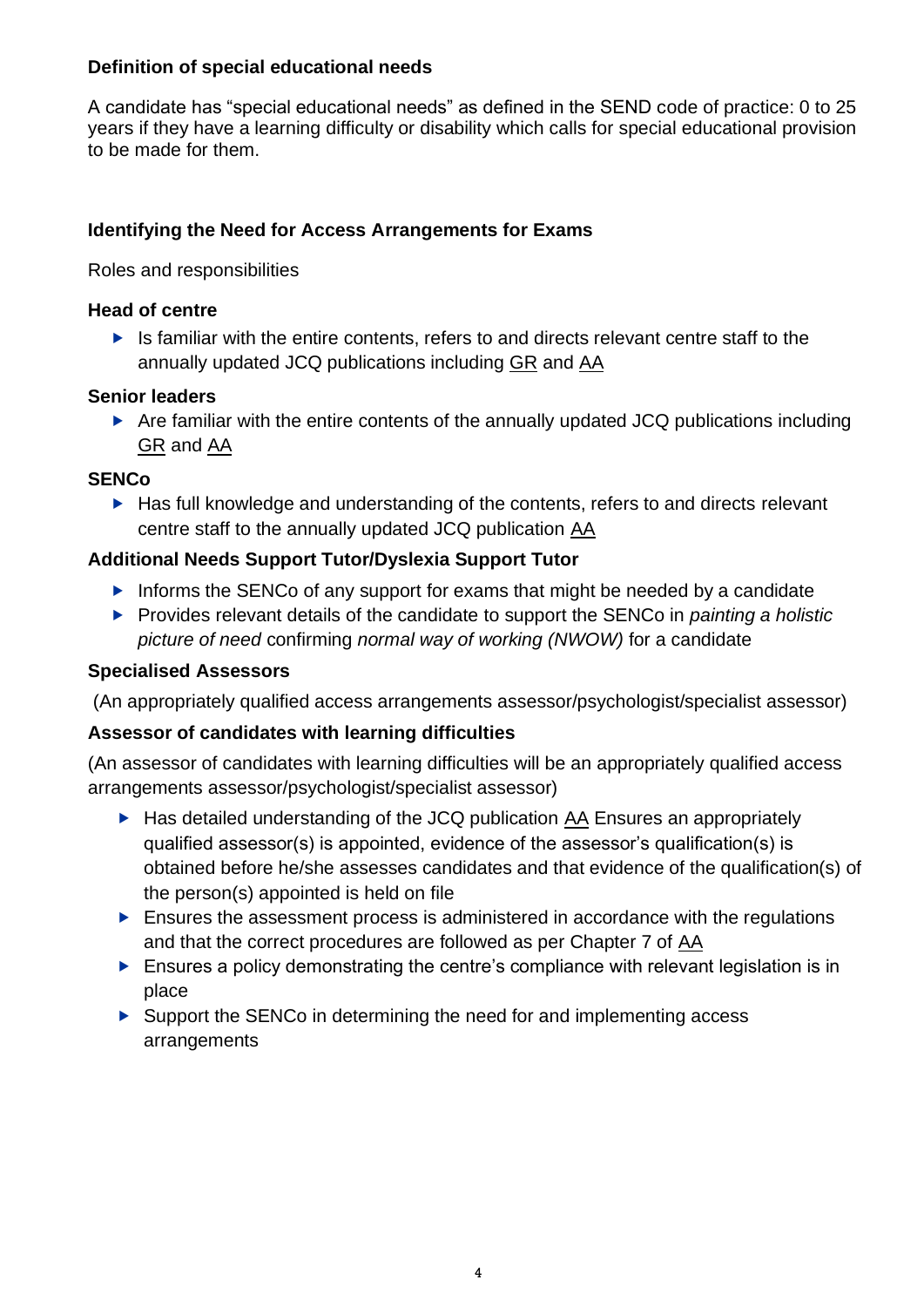### **Role of SENCo**

- $\blacktriangleright$  Ensures the quality of the access arrangements process within the centre
- Ensures staff roles, responsibilities and processes in identifying, requesting and implementing access arrangements for candidates (including private candidates) are clearly defined and documented
- **Ensures an appropriately qualified assessor(s) is assigned for processing scores**
- Provides evidence to the Exams Officer, annually, of the qualification(s) of the person(s) appointed and ensure that these are held on file
- ▶ Ensures the assessment process is administered in accordance with the regulations
- ▶ Ensures all policy documents relating to AA for Exams demonstrating the centre's compliance with relevant legislation is in place
- ▶ Supports the Head of Centre in determining the need for and implementing of access arrangements meet resource allocations
- Ensures a statement is provided which details the criteria the centre uses to award and allocate word processors for exams
- ▶ Leads on the access arrangements process to facilitate access for candidates
- ▶ Defines and documents roles, responsibilities and processes in identifying, requesting and implementing access arrangements
- $\blacktriangleright$  Provides a policy on the use of word processors in exams and assessments
- ▶ Liaises with the Specialised Assessor(s) appointed, on all matters relating to assessing candidates and the administration of the assessment process for AA for Exams
- ▶ Ensures the Specialised Assessor(s) has access to the assessment objectives needed for the relevant exams a candidate is undertaking
- Ensures that all assessments carried out and arrangements put in place comply with JCQ and awarding body regulations and guidance
- **Ensures arrangements put in place for exams/assessments are evidenced by and** reflect a candidate's *normal way of working* within the centre
- Ensures the need for access arrangements for a candidate will be considered on a subject by subject basis
- **Presents when requested by a JCQ Centre Inspector, evidence of the Specialised** Assessor's qualifications
- ▶ Works with teaching staff, relevant support staff and the Exams Officer to ensure centre-delegated and awarding body approved Access Arrangements are put in place for candidates taking internal and external exams/assessments
- Ensures processes are in place to provide information to evidence the *normal way of working* of a candidate
- $\triangleright$  Conducts and/or arranges appropriate assessments to identify the need(s) of a candidate
- $\triangleright$  Provides appropriate evidence to confirm the need(s) of a candidate
- ▶ Completes appropriate documentation as required by the regulations of JCQ and the awarding body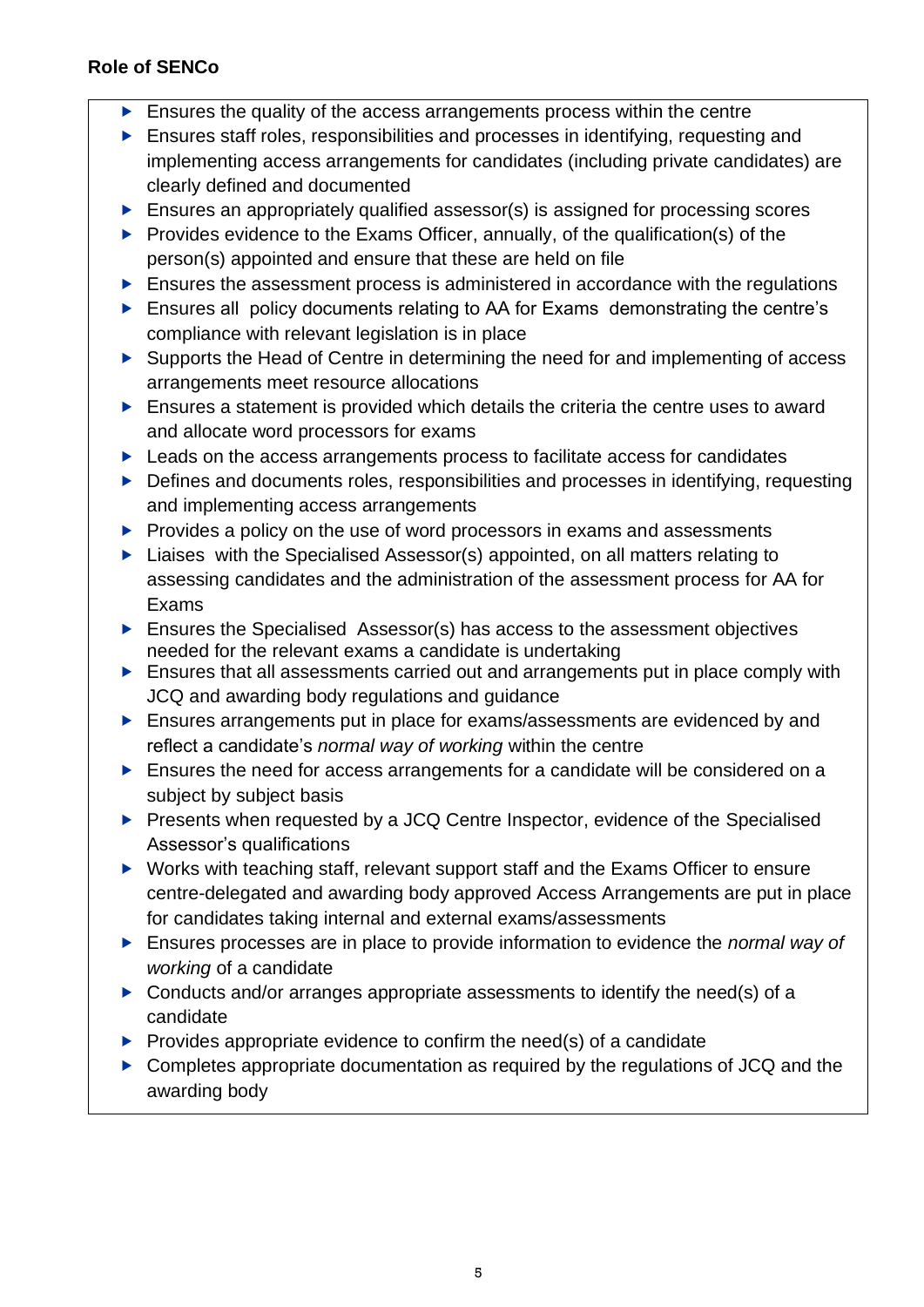<span id="page-5-0"></span>The Word Processor for Exams Policy is available via Moodle and the Exams Officer.

Copies are available to all relevant staff within the Centre, to ensure students are advised of the Policy.

## <span id="page-5-1"></span>**Requesting Access Arrangements**

### **Roles and responsibilities**

### **SENCo**

- <span id="page-5-2"></span> $\triangleright$  Is familiar with the entire contents of the annually updated JCQ publication [GR](http://www.jcq.org.uk/exams-office/general-regulations) and is aware of information contained in [AA](http://www.jcq.org.uk/exams-office/access-arrangements-and-special-consideration/regulations-and-guidance)
- ▶ Determines if the arrangements identified for a candidate require prior approval from the awarding body before the arrangements are put in place
- Advises Centre staff of the relevant processes for requesting Access Arrangements.
- $\blacktriangleright$  Ensures where Form 8 is required to be completed, the original form is signed by hand and dated as required **prior** to approval being sought and that the original form is provided for processing and inspection purposes
- Ensures the names of all other assessors, who are assessing candidates studying qualifications as listed on page 2 of [AA,](http://www.jcq.org.uk/exams-office/access-arrangements-and-special-consideration) are entered into AAO to confirm their status including any professionals working outside the centre
- Confirms by ticking the *'Confirmation'* box prior to submitting the application for approval that the *'malpractice consequence statement'* has been read and accepted

### **Exams officer**

- $\triangleright$  Is familiar with the entire contents of the annually updated JCQ publication [GR](http://www.jcq.org.uk/exams-office/general-regulations) and is aware of information contained in [AA](http://www.jcq.org.uk/exams-office/access-arrangements-and-special-consideration/regulations-and-guidance) where this may be relevant to the EO role
- ▶ Follows guidance in [AA](http://www.jcq.org.uk/exams-office/access-arrangements-and-special-consideration) Section 8 to process approval applications for access arrangements
- Applies for approval where this is required, through *Access arrangements online* (AAO), or through the awarding body where qualifications sit outside the scope of AAO
- Ensures appropriate and required evidence is held on file to confirm validation responses in AAO including the completion of JCQ Form 8 (*Application for access arrangements – Profile of learning difficulties*), where required, and a body of evidence to substantiate the candidate's normal way of working within the centre
- Ensures where a Form 8 is required to be completed, the original form is signed and dated as required **prior** to approval being sought, and is maintained for inspection purposes along with the appropriate body of evidence for each application as directed
- Ensures the names of all other assessors, who are assessing candidates studying qualifications as listed on page 2 of [AA,](http://www.jcq.org.uk/exams-office/access-arrangements-and-special-consideration) are entered into AAO to confirm their status including any professionals working outside the centre
- ▶ Confirms by ticking the *'Confirmation'* box prior to submitting the application for approval that the *'malpractice consequence statement'* has been read and accepted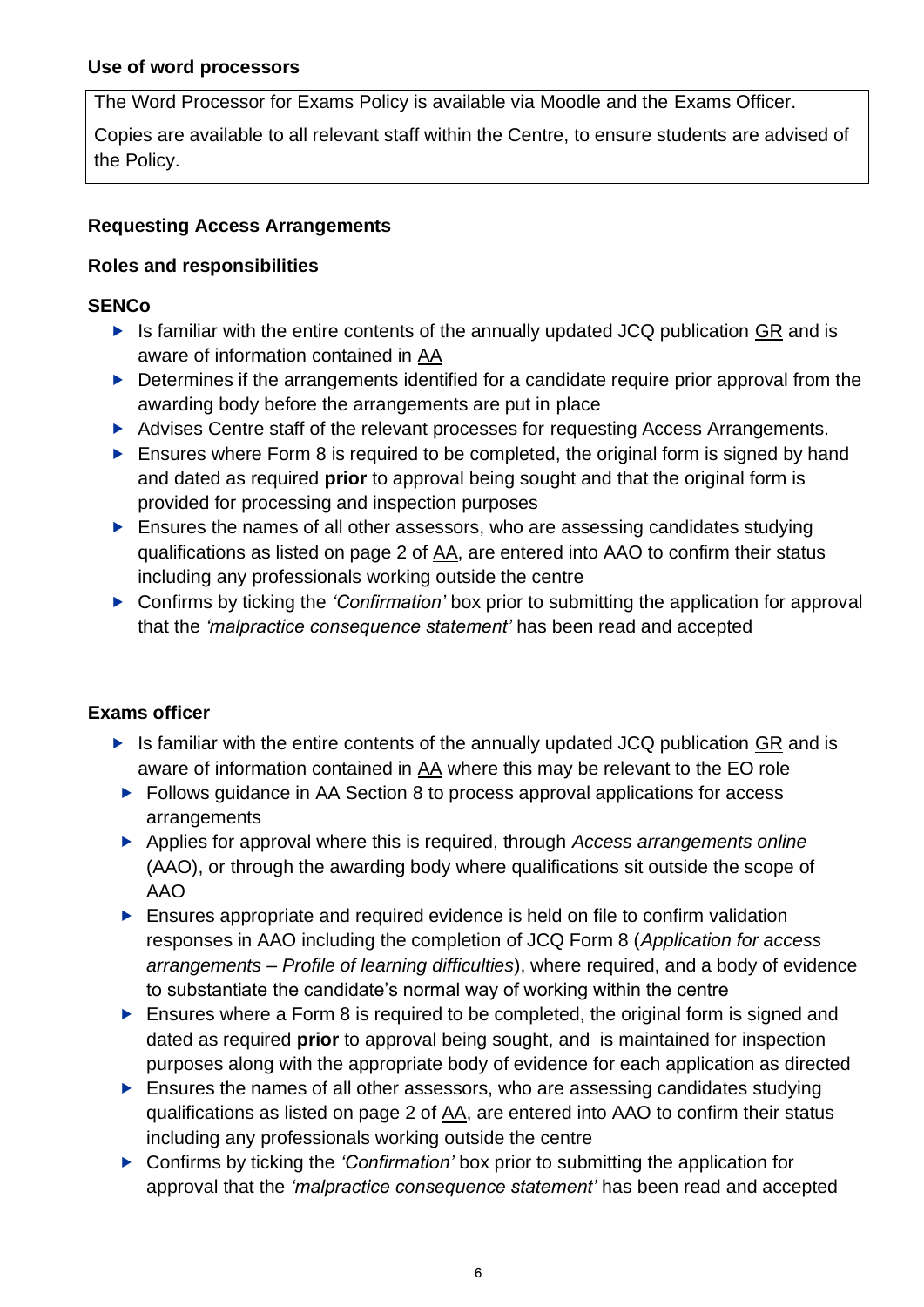- Makes an *awarding body referral* through AAO where the initial application for approval may not be approved by AAO, where it is deemed by the centre that the candidate does meet the criteria for the arrangement(s)
- Ensures that arrangements, and approval where required, are in place before a candidate takes his/her first exam or assessment (which is externally assessed or internally assessed/externally moderated)
- Ensures that where approval is required that this is applied for by the awarding body deadline
- Maintains a (hard copy or electronic) file/e-folder for each candidate that will include:
	- ▶ completed JCQ/awarding body application forms and evidence forms
	- **EX** appropriate evidence to support the need for the arrangement where required
	- **EX** appropriate evidence to support normal way of working within the centre
	- in addition, for those qualifications listed on page 2 of [AA](http://www.jcq.org.uk/exams-office/access-arrangements-and-special-consideration) (where approval is required), a print out of the AAO approval and a signed data protection notice (which provides candidate consent to their personal details being shared)
- Presents the files/e-folders when requested by a JCQ Centre Inspector and addresses any queries/questions raised
- If the SENCo is unavailable, presents the files/e-folders of access arrangements candidates when requested by a JCQ Centre Inspector and addresses any queries/questions raised
- **Liaises with staff regarding appropriately modified paper requirements for candidates**
- ► Liaises with the SENCo to ensure arrangements are in place to either order a noninteractive electronic (PDF) question paper or to open question paper packets in the secure room within 90 minutes of the published starting time for the exam where the centre is permitted to modify a timetabled written component exam paper (copy on coloured paper, enlarge to A3 or copy to single sided print)
- ▶ Following the appropriate process (AAO for those qualifications listed on page 74 of [AA;](http://www.jcq.org.uk/exams-office/access-arrangements-and-special-consideration) *JCQ Form 7* or *Form VQ/EA*), orders published modified papers, by the awarding body's deadline for the exam series, where these may be required for a candidate

### <span id="page-6-0"></span>**Implementing Access Arrangements and the conduct of exams**

<span id="page-6-1"></span>Roles and responsibilities

### <span id="page-6-2"></span>**External assessments**

These are assessments which are normally set and marked/examined by an awarding body which must be conducted according to awarding body instructions and/or the JCQ publication *[Instructions for conducting examinations](http://www.jcq.org.uk/exams-office/ice---instructions-for-conducting-examinations)* (ICE).

### **Head of Centre**

Supports the SENCo, the Exams Officer and other relevant Centre staff in ensuring appropriate arrangements, adjustments and adaptations are in place to facilitate access for disabled candidates to exams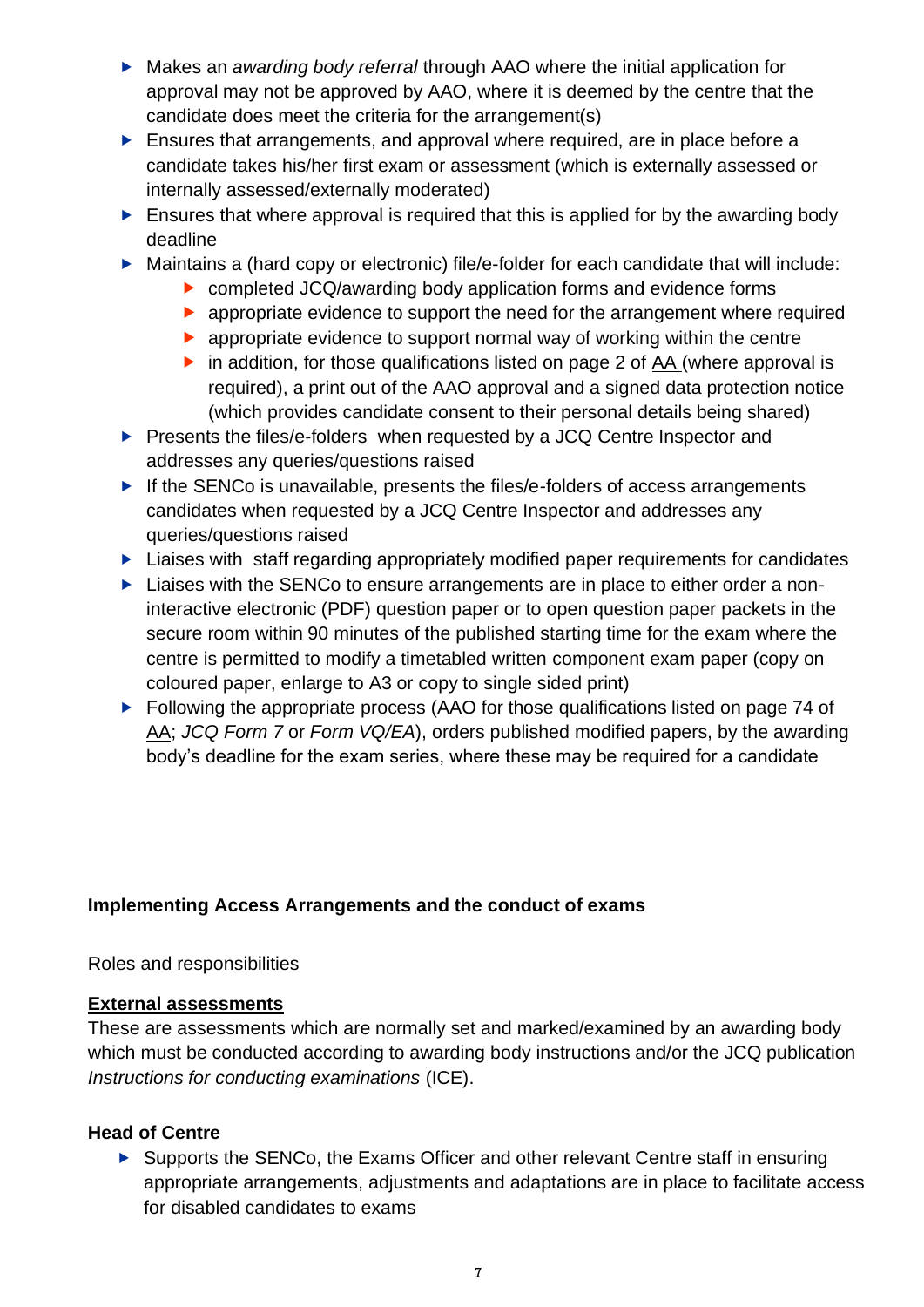### **SENCo**

- **Ensures appropriate arrangements, adjustments and adaptations are in place to** facilitate access for candidates where they are disabled within the meaning of the Equality Act (unless a temporary emergency arrangement is required at the time of an exam)
- Is familiar with the *Checklist for Heads of Centre and Examination Officers – The Equality Act 2010 and Conduct of Examinations* provided in the current [ICE](http://www.jcq.org.uk/exams-office/ice---instructions-for-conducting-examinations) (page 44)
- ▶ Liaises with the Exams Officer regarding facilitation and invigilation of Access Arrangement candidates in exams
- **Liaises with other relevant Centre staff regarding the provision of appropriate rooming** and equipment that may be required to facilitate Access Arrangement candidates in exams
- ▶ Assists with the appointment of staff as Exams Support Workers to support candidates (Practical Assistant, Prompter, Reader, Scribe or Sign Language Interpreter, etc.)
- **Ensures Exam Support Workers supporting candidates are appropriately trained and** understand the rules of the particular access arrangement(s)
- **Ensures a record of the training given to Exams Support Workers is kept and retained on** file until the deadline for enquiries about results has passed or until any appeals, malpractice or other results enquiry has been completed, whichever is later
- ▶ Ensures the Exam Support Worker is known by or introduced to the candidate prior to exams
- ▶ Ensures an Exams Support worker acting as a Prompter is aware of the appropriate way to prompt depending on the needs of the candidate
- ▶ Ensures an Exam Support Worker acting as a Reader or Scribe is aware of any complies with the regulations regarding this role in exams that may be assessing reading or writing
- ▶ Liaises with the Exams Officer to ensure that Invigilators are made aware of the Equality Act 2010 and are trained in disability awareness
- ▶ Liaises with the Exams Office where an Exams Support Worker may be required to support a candidate requiring an emergency (temporary) access arrangement at the time of exams
- Ensures appropriate seating arrangements are in place where different arrangements may need to be made for a candidate to facilitate access to his/her exams

### **Exams Officer**

- Is familiar with and follows the *Checklist for heads of centre and examination officers – The Equality Act 2010 and conduct of examinations* provided in the current [ICE](http://www.jcq.org.uk/exams-office/ice---instructions-for-conducting-examinations) (page 44)
- Understands and follows instructions for *Invigilation arrangements for candidates with access arrangements and Access Arrangements in ICE 2020-2021.*
- **Ensures invigilators supervising access arrangement candidates are trained in their role** and understand the invigilation arrangements required for access arrangement candidates as detailed in [ICE](http://www.jcq.org.uk/exams-office/ice---instructions-for-conducting-examinations) 2020-2021
- Ensures cover sheets, where these are required by the arrangement are completed as required by facilitators
- ▶ Liaises with the SENCo regarding the facilitation and invigilation of access arrangement candidates
- ▶ Liaises with the SENCo regarding rooming of access arrangement candidates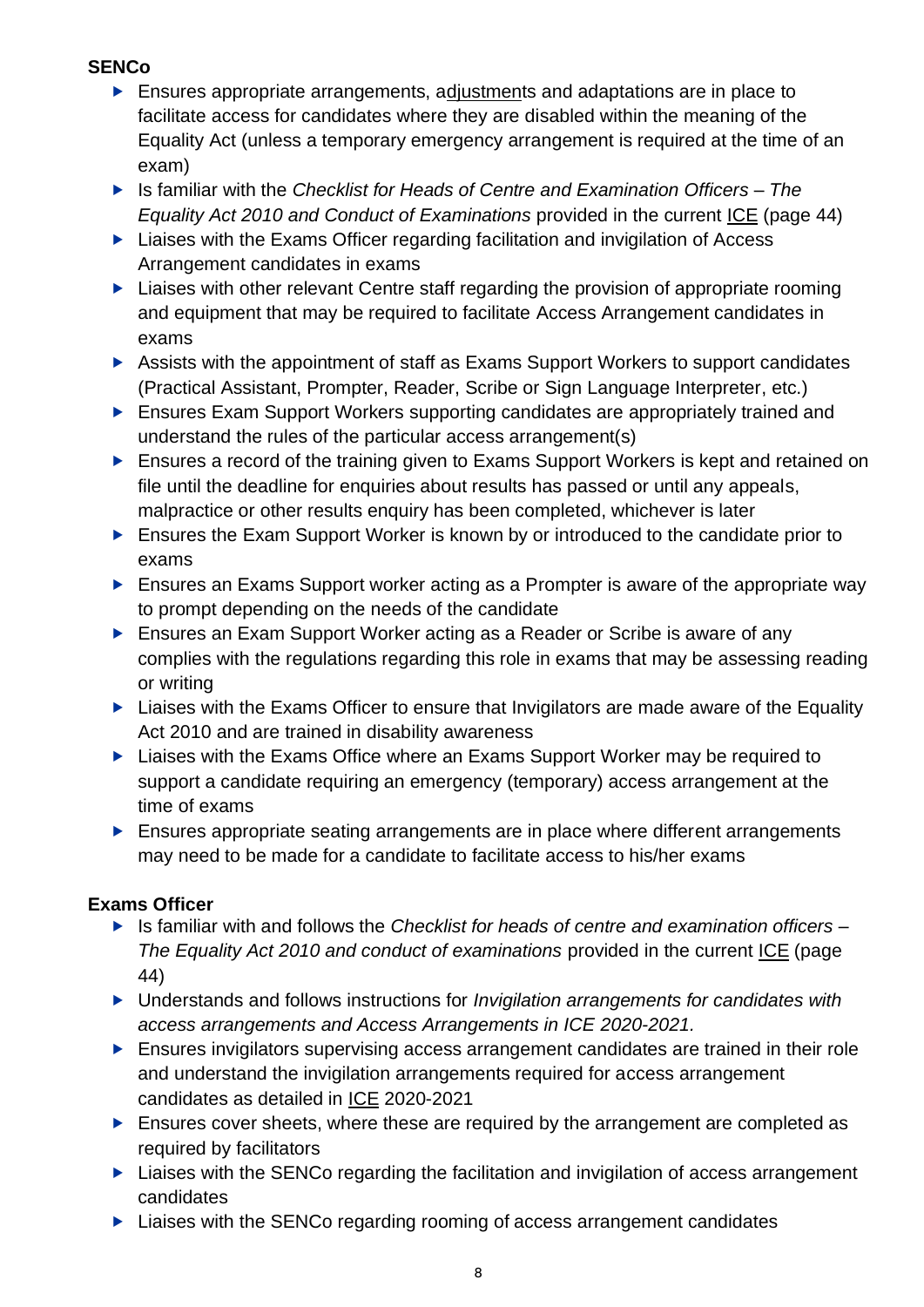- ▶ Liaises with the SENCo to ensure that Invigilators are made aware of the Equality Act 2010 and are trained in disability issues
- **Ensures invigilators are briefed prior to each exam session of the arrangements in place** for a disabled candidate in their exam room
- ▶ Checks in advance of dated exams/assessments that modified paper orders have arrived (and if not will contact the awarding body to ensure that papers are available when required)
- $\blacktriangleright$  Makes modifications that are permitted by the centre (a question paper copied onto coloured paper, an A4 to A3 enlarged paper or a paper printed on single sheets or where a question paper may need to be scanned into PDF format where a candidate is approved the use of a computer reader) that may be required and either accesses a non-interactive electronic (PDF) question paper or opens the exam question paper packet in the secure room no earlier than 90 minutes prior to the published start time of the exam
- ▶ Understands that where permitted/approved, secure exam question paper packets may need to be opened early where preparation is required by the facilitator (Oral Language Modifier, Live Speaker, Sign Language Interpreter only)
- Ensures that the facilitator only has access to the papers 60 minutes prior to the published start time of the exam
- $\blacktriangleright$  Provides cover sheets prior to the start of an exam where required for particular access arrangements and ensures that these have been fully completed before candidates' scripts are dispatched to examiners/markers
- **P** prints pre-populated cover sheets from AAO where this is required for those qualifications listed on page 2 of [AA](http://www.jcq.org.uk/exams-office/access-arrangements-and-special-consideration)
- $\blacktriangleright$  Has a process in place to deal with emergency (temporary) access arrangements as they arise at the time of exams in terms of rooming and invigilation
- $\blacktriangleright$  Liaises with the SENCo where a facilitator may be required to support a candidate requiring an emergency (temporary) access arrangement at the time of exams
- ▶ Where required for emergency (temporary) access arrangements, applies for approval through AAO or through the awarding body where qualifications sit outside the scope of AAO

 $\blacktriangleright$ 

### **AN Support Tutors and Dyslexia Support Tutors**

- Support the SENCo and the Exams Officer to ensure appropriate arrangements, adjustments and adaptations are in place to facilitate equitable access for SEND candidates to assessments and exams
- ▶ Ensures a candidate is involved in any decisions about arrangements, adjustments and/or adaptations that may be put in place for him/her and ensures the candidate understands what will happen at exam time
- Ensures that prior to any arrangements being put in place checks are made that arrangements do not impact on any assessment criteria/competence standards being tested
- Ensures that any arrangements put in place do not unfairly disadvantage or advantage disabled candidates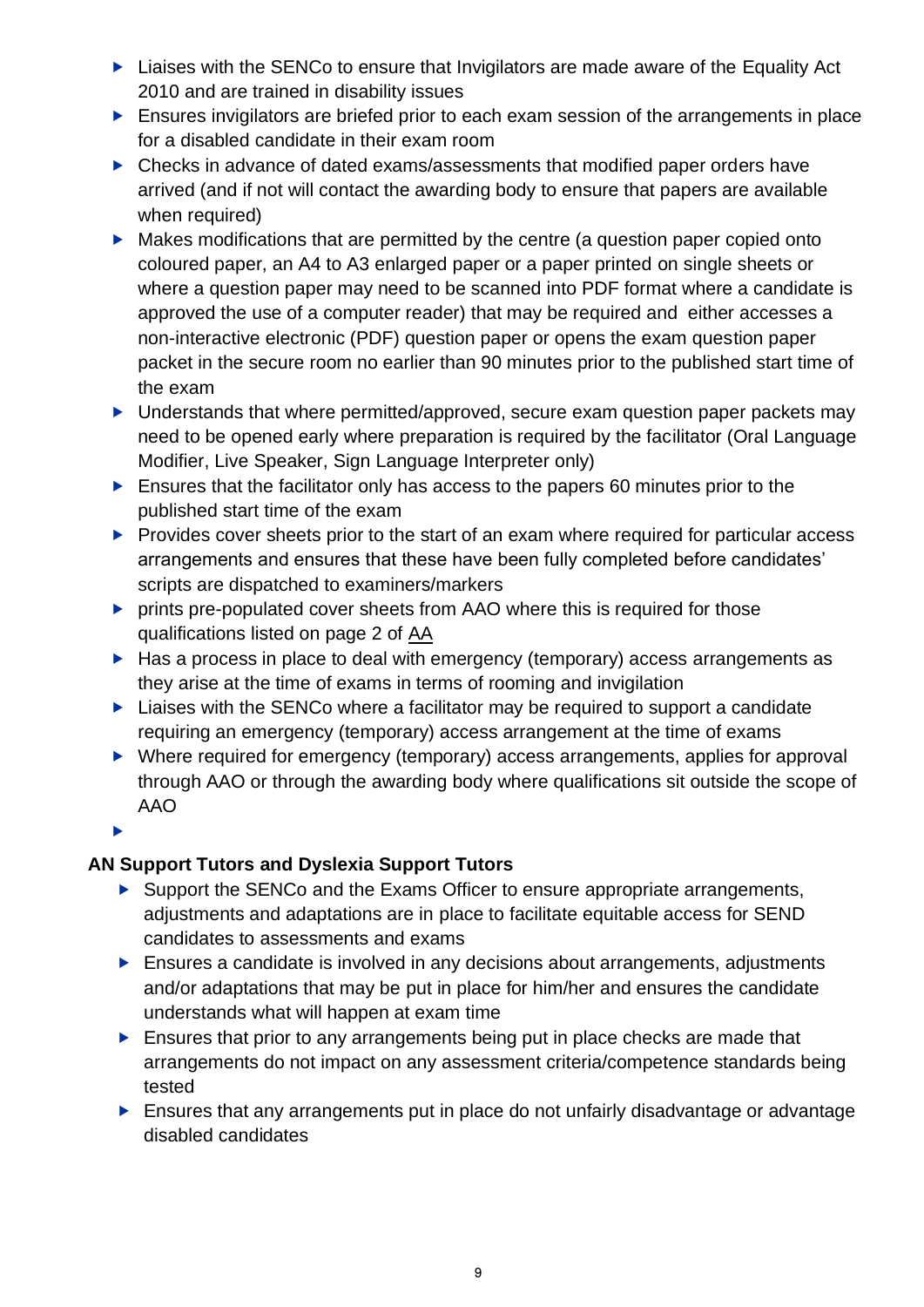### **Personal Tutors/Subject Tutors/Learning Support**

▶ Liaises with the Exams Officer where an Exams Support Worker may be required to support a candidate requiring an emergency (temporary) access arrangement at the time of exams

### **Other relevant Centre staff are aware of their role in AA for Exams including:**

- IT Services are aware of **IT or other specialist equipment** that may need to be provided or adapted for a candidate
- Estates/facilities and site staff responsible for **rooms and non-specialist equipment**  (chairs, tables, clocks etc.) may need to be adapted for a candidate
- **Senior staff** responsible for **Health and Safety** and for the centre's **emergency evacuation procedures** and the arrangements that may need to be in place for a candidate with a disability who may need assistance when an exam room is evacuated
- **First Aid staff** are aware, where assistance may be required for a candidate who has a current Risk Assessment for a health condition.

### <span id="page-9-0"></span>**Internal assessments**

These are non-examination assessments (NEA) which are normally set by a centre/awarding body, marked and internally verified by the centre and moderated by the awarding body.

*"Externally marked and/or externally set practical examinations taken at different times across centres are classified as 'NEA'."*

[Quote taken from the JCQ publication *[Instructions for conducting non-examination](http://www.jcq.org.uk/exams-office/non-examination-assessments)  [assessments](http://www.jcq.org.uk/exams-office/non-examination-assessments)*, Foreword]

### **Teaching staff**

- ▶ Support the SENCo in implementing appropriate access arrangements for candidates undergoing internal assessments
- $\blacktriangleright$  Provide the SENCo with assessment schedules to ensure arrangements are put in place when required
- ▶ Liaise with the SENCo regarding assessment materials that may need to be modified for a candidate

### **AN Support Tutors and Dyslexia Support Tutors**

- Support the SENCo to ensure appropriate arrangements, adjustments and adaptations are in place to facilitate equitable access for SEND candidates to internal assessments
- Ensures centre-delegated and awarding body approved arrangements are in place prior to a candidate taking his/her first formal supervised assessment
- $\blacktriangleright$  Provide the SENCo with assessment schedules to ensure arrangements are put in place when required
- ▶ Liaise with the SENCo regarding assessment materials that may need to be modified for a candidate
- $\blacktriangleright$
- **Ensures candidates are aware of the access arrangements that are in place for their** assessments
- Ensures a candidate is involved in any decisions about arrangements, adjustments and/or adaptations that may be put in place for him/her and ensures the candidate understands what will happen at the assessment time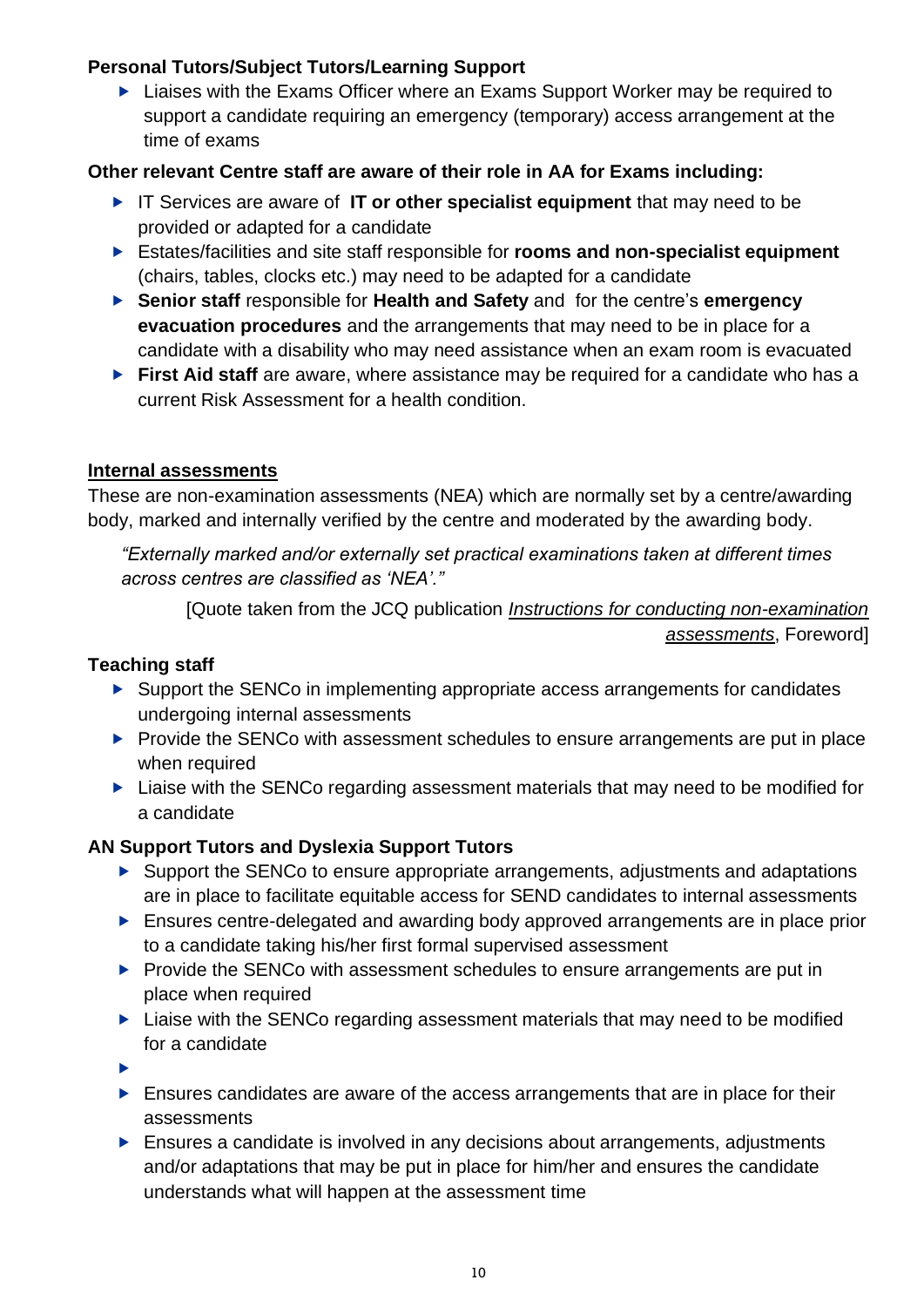- Provide the SENCo with assessment schedules to ensure arrangements are put in place when required
- $\blacktriangleright$  Liaise with the SENCo regarding assessment materials that may need to be modified for a candidate
- Ensures that prior to any arrangements being put in place checks are made that arrangements do not impact on any assessment criteria/competence standards being tested
- Ensures that any arrangements put in place do not unfairly disadvantage or advantage disabled candidates
- Ensures centre-delegated and awarding body approved arrangements are in place prior to a candidate taking his/her first formal supervised assessment
- Ensures candidates are aware of the access arrangements that are in place for their assessments
- Ensures facilitators supporting candidates are appropriately trained and understand the rules of the particular access arrangement(s)
- $\blacktriangleright$  Ensures cover sheets are completed as required by facilitators
- $\blacktriangleright$  Liaises with the teacher where a facilitator may be required to support a candidate requiring an emergency (temporary) access arrangement at the time of his/her formal supervised assessment

### **SENCo**

▶ Liaises with teaching staff and AN Support Tutors and Dyslexia Support Tutors to implement appropriate access arrangements for candidates undertaking internal assessments

### <span id="page-10-0"></span>**Internal exams**

These are exams or tests which are set and marked within the centre; normally a pre-cursor to external assessments.

### **SENCo**

▶ Liaises with teaching staff to implement appropriate access arrangements for candidates

### **Teaching staff**

- ▶ Support the SENCo in implementing appropriate access arrangements for candidates
- $\blacktriangleright$  Provide the SENCo with exam materials that may need to be modified for a candidate
- <span id="page-10-1"></span> $\blacktriangleright$  Provide the SENCo with internal exam timetable to ensure arrangements are put in place when required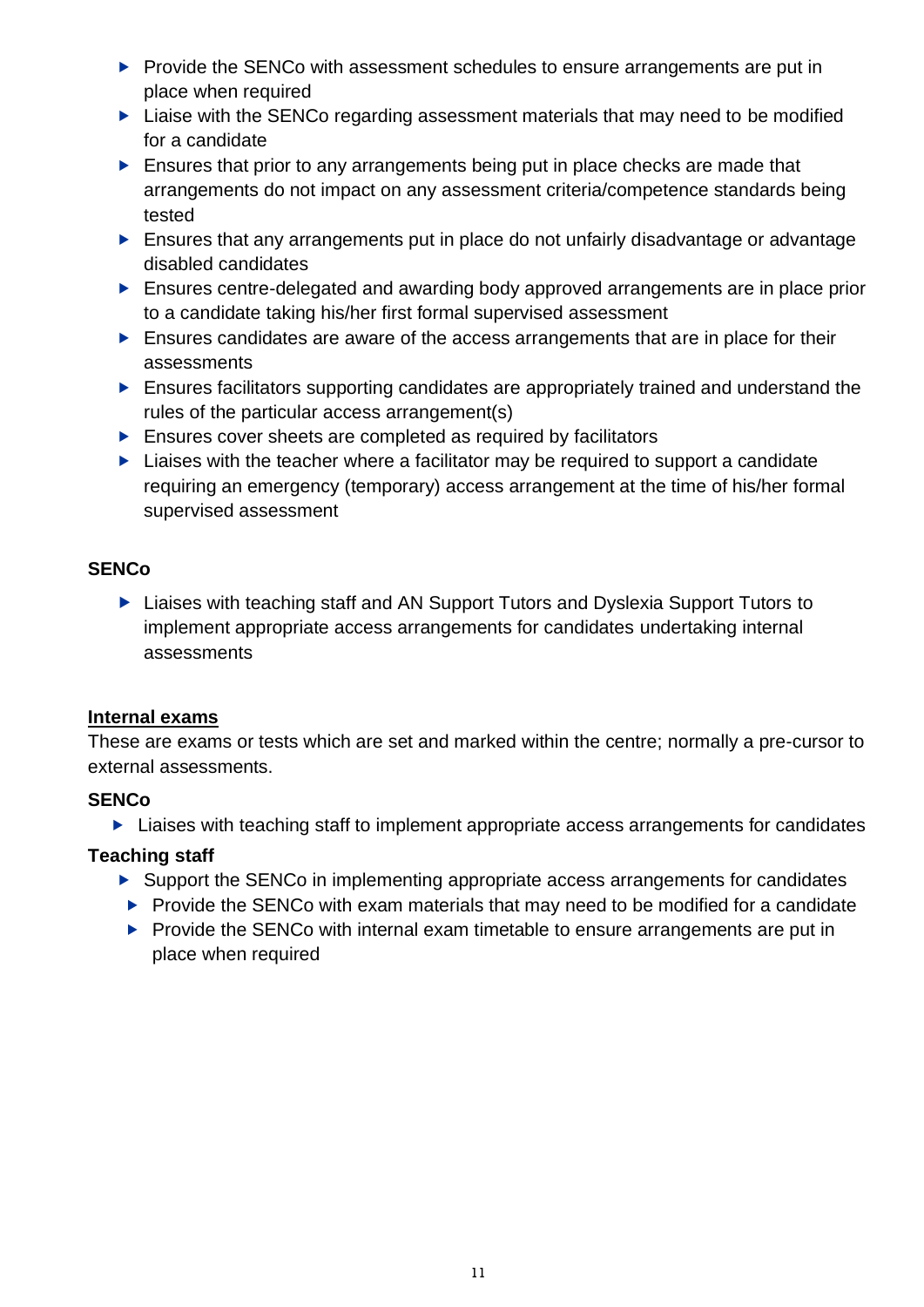#### **Facilitating access - examples**

The following information confirms the centre's good practice in relation to the Equality Act 2010 and the conduct of examinations.

On a candidate by candidate basis, consideration is given to

- **adapting assessment arrangements**
- **adapting assessment materials**
- $\blacktriangleright$  the provision of specialist equipment or adaptation of standard equipment
- $\blacktriangleright$  adaptation of the physical environment for access purposes

The table provides example arrangements, adjustments and adaptations that are considered to meet the need(s) of a candidate and the actions considered/taken by the centre for the purposes of facilitating access.

| <b>Example of candidate</b><br>need(s)                                                    | <b>Arrangements</b><br>explored                                                                                                                                       | <b>Centre actions</b>                                                                                                                                        |  |
|-------------------------------------------------------------------------------------------|-----------------------------------------------------------------------------------------------------------------------------------------------------------------------|--------------------------------------------------------------------------------------------------------------------------------------------------------------|--|
| A medical condition<br>which prevents the<br>candidate from taking<br>exams in the Centre | Alternative site<br>for the conduct of<br>examinations<br><b>Supervised Rest</b><br><b>Breaks</b><br>Additional<br>Invigilation to<br>support "Sole<br>Worker Policy" | SENCo gathers evidence to support the need for the candidate to<br>take exams at home                                                                        |  |
|                                                                                           |                                                                                                                                                                       | Relevant Tutor provides written statement to confirm the need                                                                                                |  |
|                                                                                           |                                                                                                                                                                       | Approval confirmed by SENCo; AAO approval for both<br>arrangements not required                                                                              |  |
|                                                                                           |                                                                                                                                                                       | Personal/Subject Tutor has discussion with candidate to confirm<br>the arrangements should be put in place                                                   |  |
|                                                                                           |                                                                                                                                                                       | Exams Officer submits appropriate 'Alternative site for the<br>conduct of exams form'                                                                        |  |
|                                                                                           |                                                                                                                                                                       | Exams Officer provides candidate with exam timetable and JCQ<br>information for candidates                                                                   |  |
|                                                                                           |                                                                                                                                                                       | Relevant Tutor confirms with candidate the information is<br>understood                                                                                      |  |
|                                                                                           |                                                                                                                                                                       | Relevant Tutor agrees with candidate that prior to each exam a<br>call will be made to confirm fitness to take exam                                          |  |
|                                                                                           |                                                                                                                                                                       | Exams Officer allocates Invigilator(s) to candidate's timetable;<br>confirms time of collection of exam papers and materials                                 |  |
|                                                                                           |                                                                                                                                                                       | Invigilator monitors candidate's condition for each exam and<br>records any issues on incident log                                                           |  |
|                                                                                           |                                                                                                                                                                       | Invigilator supervises and records rest breaks (time and duration)<br>on incident log and confirms set time given for exam                                   |  |
|                                                                                           |                                                                                                                                                                       | Invigilator briefs Exams Officer after each exam on how<br>candidate's performance in exam may have been affected by<br>his/her condition                    |  |
|                                                                                           |                                                                                                                                                                       | Exams Officer discusses with SENCo and advises relevant tutor if<br>candidate is eligible for Special Consideration (candidate present<br>but disadvantaged) |  |
|                                                                                           |                                                                                                                                                                       | Exams Officer processes request(s) for Special Consideration<br>where applicable; incident log(s) provides supporting evidence                               |  |
|                                                                                           |                                                                                                                                                                       | Relevant Tutor informs candidate that Special Consideration has<br>been requested                                                                            |  |
| Persistent and<br>significant difficulties<br>in accessing written<br>text                | Reader/computer<br>reader/Reading<br>Pen<br><b>UOWP</b>                                                                                                               | Confirms candidate is disabled within the meaning of the Equality<br>Act 2010<br>Papers checked for those testing reading                                    |  |